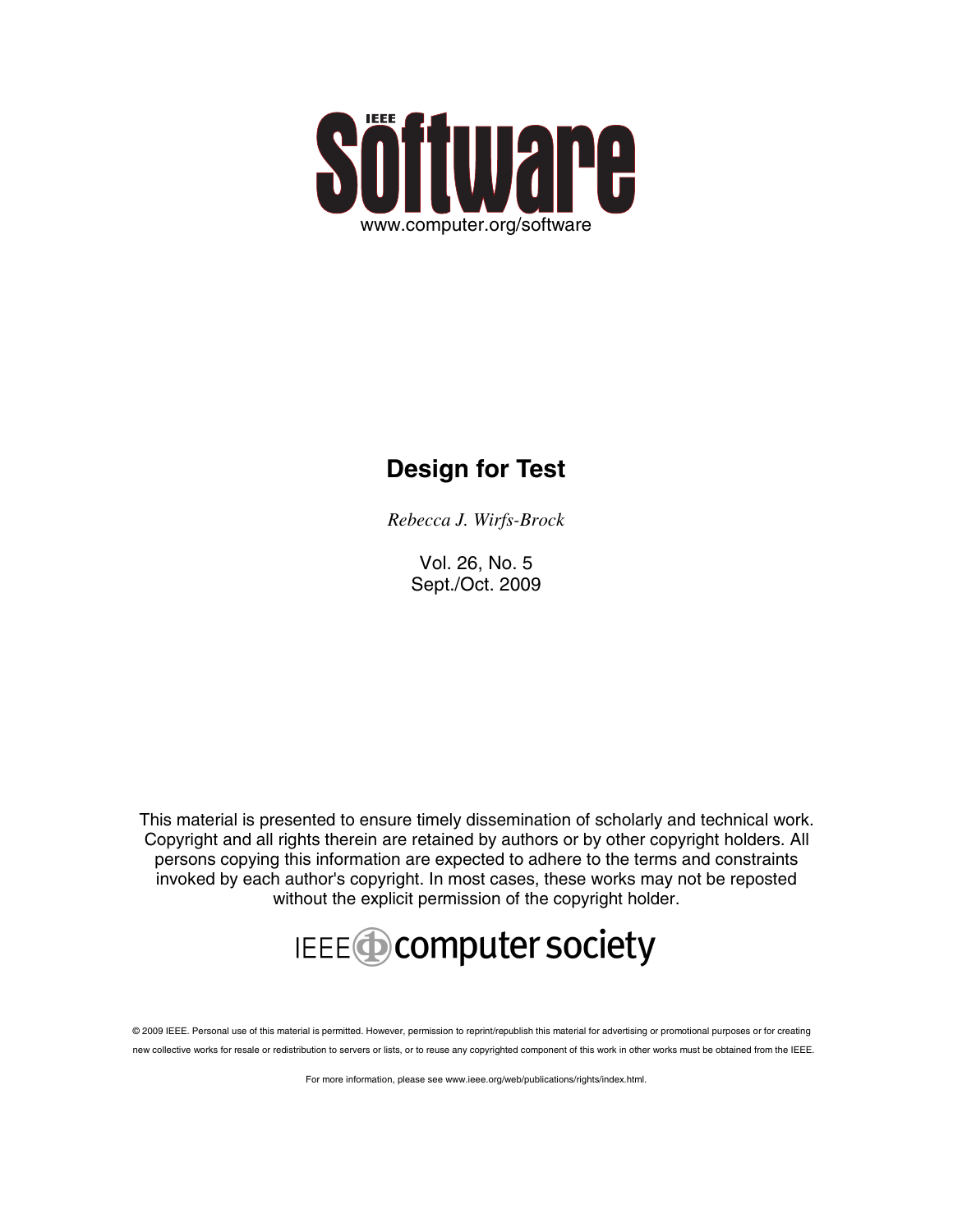

# **Design for Test**

#### **Rebecca J. Wirfs-Brock**

*Ideas must be put to the test. That's why we make things; otherwise they would be no more than ideas. There is often a huge difference between an idea and its realisation. —Andy Goldsworthy*

A s developers, we're expected to turn out implementations proven by tests that we or others have written. Doing otherwise is considered unprofessional. But does code that's designed to be testable differ fundamentally from code that isn't? What does it mean to design for test?

#### **Making Code Testable**

Advocates of test-driven development (TDD) write tests before implementing any other code. They take



to heart Tom Peters' credo, "Test fast, fail fast, adjust fast." Testing guides their design as they implement in short, rapid-fire "write test code—fail the test—write enough code to pass—then pass the test" cycles. Regardless of whether you adhere to TDD design rhythms, writing unit tests forces you to articulate pesky edge cases and clean up your design.

Michael Feathers has cheekily defined a legacy system as code that doesn't have tests. He says that to be testable, code needs appropriate *seams*. In *Working Effectively with Legacy Code* (Prentice Hall, 2005), Michael defines a seam as a place where you can alter your program's behavior without having to rewrite it. Every seam has an enabling point—a place where you can decide to use one behavior over another. There are two main reasons to include these seams:

- $\blacksquare$  so that you can insert test code that probes the state of your running software and
- $\blacksquare$  to isolate code under test from its production

environment so that you can exercise it in a controlled testing context.

You can design seams in different ways, ranging from preprocessing flags and conditionals to adjusting class paths and dynamically injecting dependencies between collaborators. You also need to isolate and encapsulate dependencies on the external environment. All these techniques let you insert code that exercises your software without altering the code being tested.

In addition to inserting appropriate test hooks, you should write your code so that it doesn't have unnecessary dependencies on concrete class names, values, and variables—anything that you might want to replace in a test environment. You can do this in many ways—for example, by

- $\blacksquare$  using configurable factories to retrieve service providers,
- $\blacksquare$  declaring and passing along parameters instead of hardwiring references to service providers,
- $\blacksquare$  declaring interfaces that can be implemented by test classes,
- N declaring methods as overridable by test methods,
- $\blacksquare$  avoiding references to literal values, and
- $\blacksquare$  shortening lengthy methods by making calls to replaceable helper methods.

In short, you need to provide appropriate test affordances—factoring your design in a way that lets test code interrogate and control the running system.

On the surface, this sounds like nothing more than good design practice. And largely, this is true.